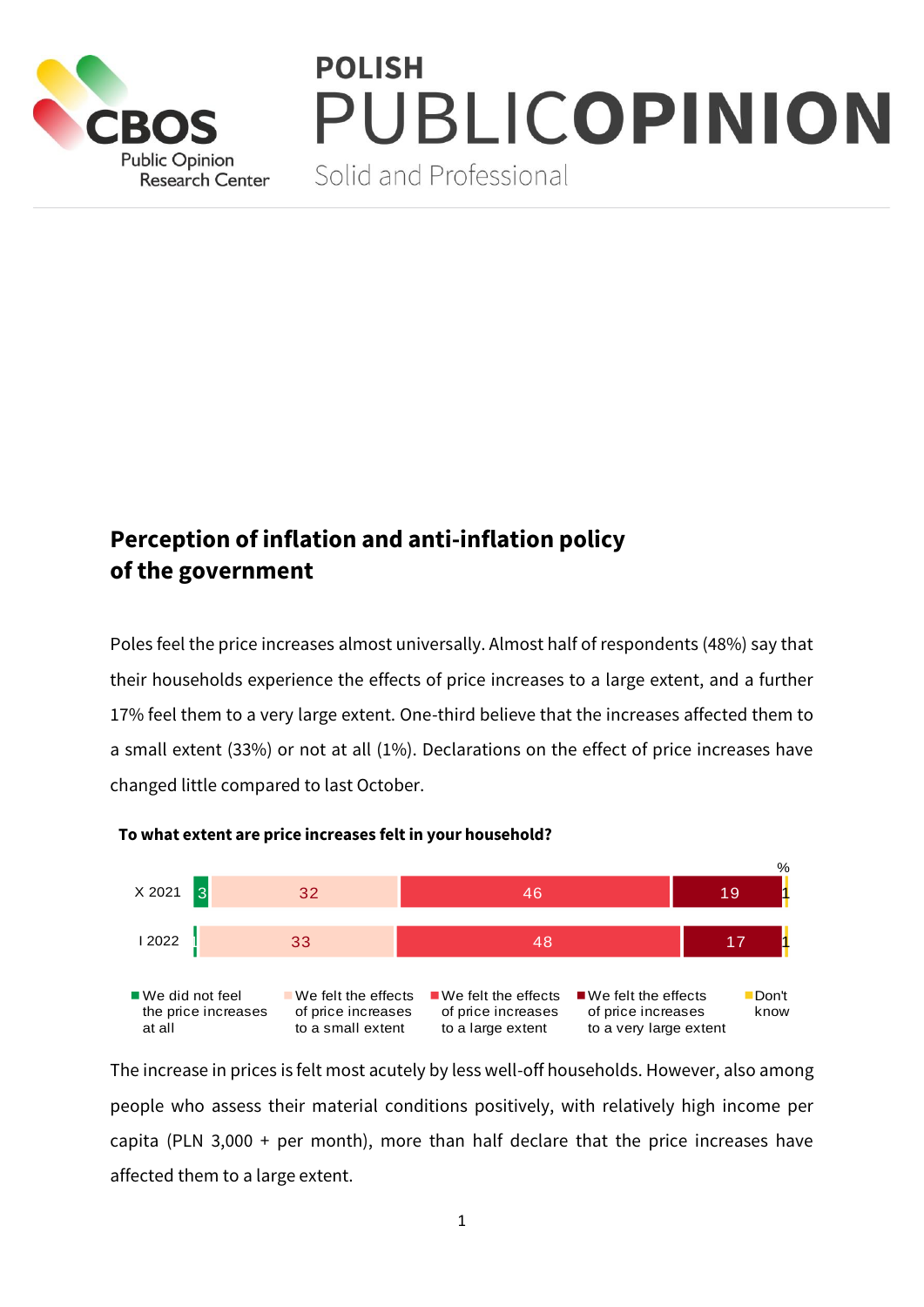The reasons for high inflation in Poland include external factors, such as the increase in oil and gas prices in the world, the EU climate policy, and the COVID-19 pandemic, which by disrupting production processes and supply chains contributed to the shortage of goods on the market. On the other hand, there are also internal reasons, including the government policy, which increased the consumer demand, the late reaction of the National Bank of Poland to price increases and low interest rates. According to the public opinion, the current increase in prices is to a greater extent the effect of the policy of the Polish authorities (50%) than due to factors independent of the decisions and actions of the government (33%).



**Do you think the current price increases in Poland are primarily the result of:**

As part of the so-called the anti-inflationary shield, the government has taken a number of measures to limit the rise in prices and its effects on citizens. The most necessary from the point of view of all households is the reduction of tax on electricity (indicated by 47% of respondents) and the elimination of VAT on food (44%). A large group of people (39%) considered the reduction of the tax on petrol and other motor fuels among the most necessary measures. Slightly fewer (32%) indicated a reduction in the tax on gas and system heat. Significantly fewer people (11%) mentioned the introduction of protective allowances for low-income households as important from their own perspective.